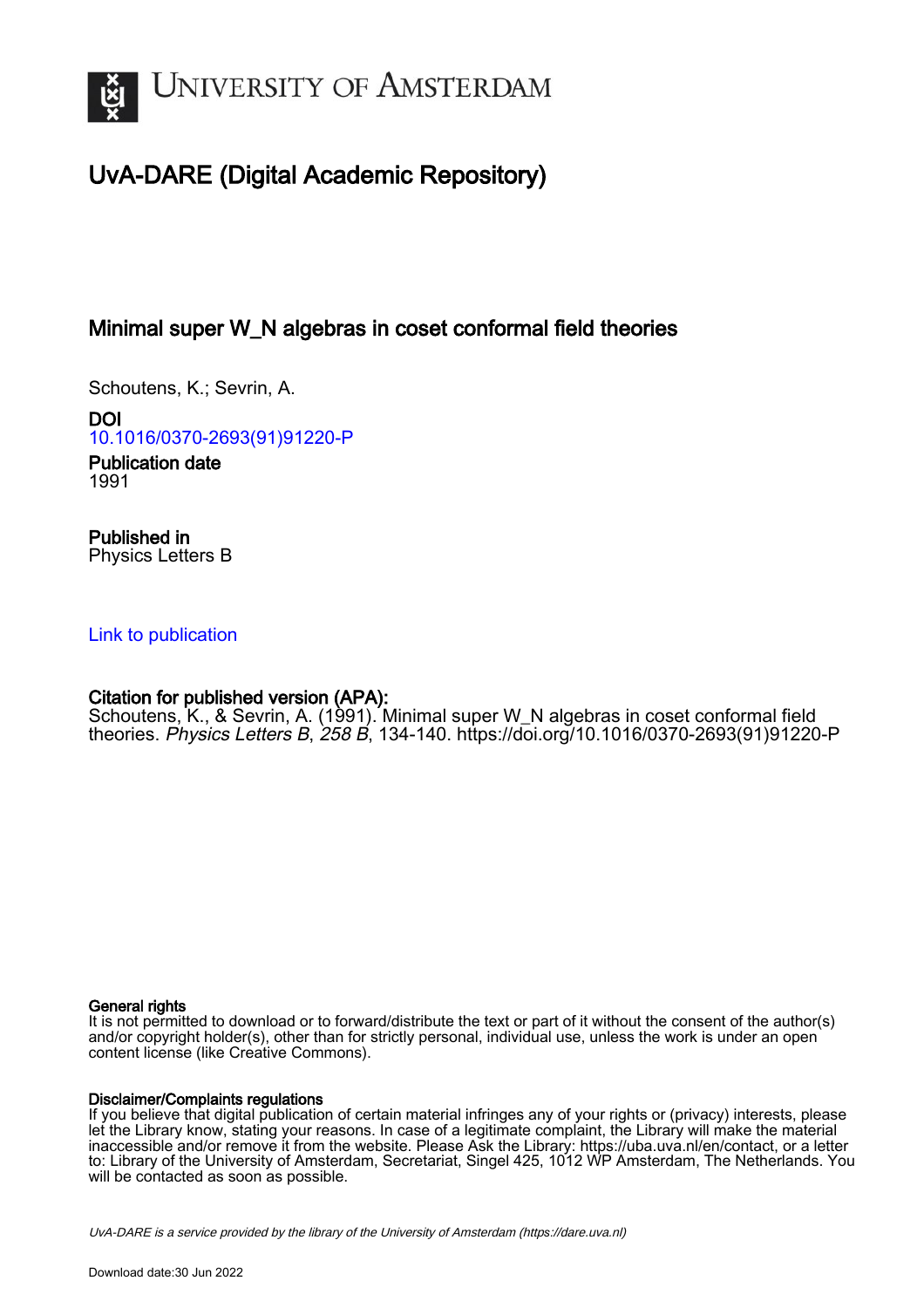## Minimal super- $W_N$  algebras in coset conformal field theories

**K. Schoutens <sup>a,b</sup> and A. Sevrin b** 

*Theory Division, CERN, CH-1211 Geneva 23, Switzerland* 

*h Institute for Theoretical Physics, State University of New York at Stony Brook, Stony Brook, NY 11794-3840, USA* 

Received 19 December 1990

We show that a "minimal" supersymmetric extension of the W[ $A_{N-1}$ ] algebra exists for central charge  $c_N =$  $(3N+1)(N-1)/2 (2N+1)$ . We argue that a specific coset model based on  $(A_{N-1}^{(1)} \oplus A_{N-1}^{(1)}, A_{N-1}^{(1)})$  at level  $(1, N; 1 + N)$  corresponds to the diagonal modular invariant that can be constructed from the characters of this algebra. For  $N=3$  result leads to a proof of a conjecture recently put forward by Bilal.

A manifestly supersymmetric dcscription of general supersymmetric rational conformal field theories (RCFTs), which play a role in string theory and in statistical mechanics, requires the notion of a "super-chiral algebra". In a few especially simple models this superchiral algebra, is just the well-known super-Virasoro or Neveu-Schwarz-Ramond (NSR) algebra, but in the general case it will be a non-linear superalgebra, generalizing the bosonic W algebras. From the structure theory of RCFTs onc knows that the torus partition function of *every* rational conformal field theory can be written, up to a possible permutation of characters, as a diagonal modular invariant of the (bosonic) chiral algebra. Of course, it would be interesting to establish similar results, in terms of the superchiral algebra, for supersymmetric RCFTs. In this letter we report on some progress in this direction. In particular, we will argue that specific coset conformal field theories correspond to the diagonal modular invariants of certain new superchiral algebras, which we call minimal super- $W_N$  algebras.

Before we come to these new results, we will first review briefly what is known about super-W algebras in general and about the super-W<sub>3</sub> algebra in particular. In ref. [1], Inami et al. considered an extension of the  $N=1$  super-Virasoro algebra with a spin-3 bosonic and a spin- $\frac{5}{2}$  fermionic extra current, the two forming a multiplet under the  $N=1$  supersymmetry. They found that such an algebra, which turns out to have quadratic defining relations, can only be consistent if the central charge of the Virasoro algebra is  $c = \frac{10}{7}$  or  $c = -\frac{5}{2}$ . Furthermore, they observed that the bosonic W<sub>3</sub> algebra [2] is a subalgebra of this superalgebra precisely for  $c = \frac{10}{7}$ . We will refer to this algebra as the "minimal" super- $W_3$  algebra.

One may observe that the value  $c=\frac{10}{7}$  is one of the values in the discrete unitary series of the super-Virasoro algebra ( $m=12$  in the series  $c_m = \frac{3}{2}(1-8/m(m+2))$ ). One can therefore look in the list of  $N=1$  modular invariant partition functions, which was given by Cappelli in ref. [ 3 ], and see if one of the possible unitary supersymmetric conformal field theories at  $c = \frac{10}{7}$  has super-W<sub>3</sub> invariance.

This was done by Bilal [4] who conjectured that the invariant

$$
Z_{E_6, D_8}^{(N=1)} = \frac{1}{4} \sum_{s=1, \text{odd}}^{13} \left[ |\chi_{1s}^{NS} + \chi_{5s}^{NS} + \chi_{7s}^{NS} + \chi_{11s}^{NS} |^2 + (\chi_{1s}^{NS} + \tilde{\chi}_{1s}^{NS}) + |\chi_{4s}^R + \chi_{8s}^R |^2 \right] \tag{1}
$$

is the diagonal modular invariant of the minimal super-W<sub>3</sub> algebra at  $c = \frac{10}{7}$ . In here we write  $\chi^{NS}$  and  $\tilde{\chi}^{NS}$  for the characters (without and with the  $(-1)^F$  insertion) in the Neveu-Schwarz sector and  $\chi^R$  for the characters in the Ramond sector of the N= 1 superconformal algebra (contrary to Cappelli, we do not absorb a factor of  $\sqrt{2}$ in the definition of  $\chi^R$ ). The labels (rs) label the various highest weight states in both sectors. Although Bilal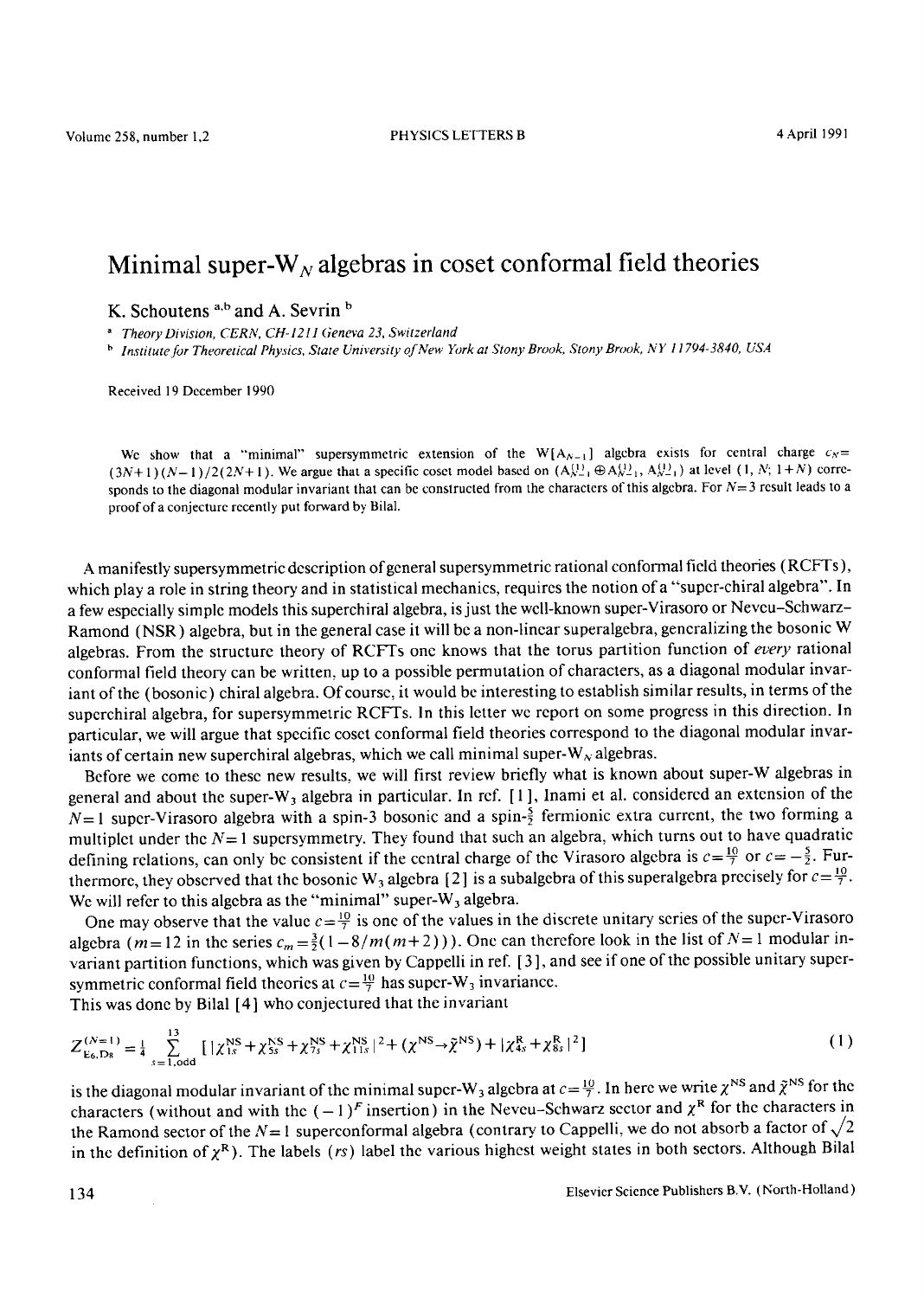did not give a proof of his claim, he checked that the super-W<sub>3</sub> highest weights that one expects from (1) are compatible with bosonic W<sub>3</sub> symmetry at  $c=\frac{10}{7}$ .

Of course, the value  $c = \frac{10}{7}$  is also in the unitary minimal series of the bosonic W<sub>3</sub> algebra. Since the work in ref. [5] it has been known that this series is related to models based on the cosets  $(A_2^{(1)} \oplus A_2^{(1)}, A_3^{(1)}$  at level (1, m), i.e. with one of the levels equal to 1. These same cosets at level  $(m, 3)$  are expected to be related to supersymmetric models (for the similar cosets based on  $A_{N-1}^{(1)}$  this is expected if one of the lcvels equals N, see e.g. ref. [6]). In recent work, Hornfeck and Ragoucy [7] have worked out the connection of the  $(A_2^{(1)} \oplus A_2^{(1)}$ ,  $A_2^{(1)}$ ) coset models with level (*m*, 3) with the super-W<sub>3</sub> algebra. Following the analysis in ref. [5] and working in superspace, they constructed the  $N=1$  superconformal generators and a spin- $\frac{5}{5}$  superfield  $\hat{W}$  in terms of the current algebra of the coset  $(A_2^{(1)} \oplus A_2^{(1)}, A_2^{(1)})$  at level  $(m, 3)$ . For  $m = 1$ , corresponding to  $c = \frac{10}{7}$ , they were able to prove that the defining relations of the "minimal" super-W<sub>3</sub> algebra are indeed reproduced. They also observed that for  $m > 1$  extra superprimary currents of dimension  $\frac{7}{2}$  and 4 arc generated in the operator product expansions of the basic fields. However, evcn with these extra currents the operator algebra is not a closed algebra.

The full structure of the *generic* super-W<sub>3</sub> algebra, as opposed to the *minimal* super-W<sub>3</sub> algebra, was discussed by Ahn et al. in ref. [8]. This paper proposes an extension of the minimal super-W, algebra, which is found by means of a singlet counting technique. It is argued that this algebra is consistent for generic  $c$  and that it is common to all  $(A_2^{(1)} \oplus A_2^{(1)}, A_2^{(1)})$  coset models with levels  $(m, 3)$ .

Recently, other algebras of super-W type have been proposed in the literature [9-12].

Our goal in this letter is twofold. First of all, we will prove the conjecture of Bilal. Wc hope that this proof clarifies some confusion on the issue that exists in the literature. The proof is relatively easy since the model in question has abundant symmetry: supersymmetry, bosonic W<sub>3</sub> symmetry *and* super-W<sub>3</sub> symmetry. Secondly, we will observe that the structure of the minimal super-W<sub>3</sub> at  $c = \frac{10}{7}$  algebra can easily be generalized to minimal super-W<sub>N</sub> at  $c = (3N+1)(N-1)/2(2N+1)$ . We will construct the modular invariant partition functions that are diagonal with respect to these algebras.

In the rest of this letter, we focus on conformal field theories associated with the cosets

$$
(\mathbf{A}_{N-1}^{(1)} \oplus \mathbf{A}_{N-1}^{(1)}) / \mathbf{A}_{N-1}^{(1)}
$$
(2)

at level  $(1, N; 1 + N)$ . On the one hand we know [6] that these models can be supersymmetric; on the other hand, they possess bosonic W<sub>N</sub> symmetry [5]. It is therefore natural to expect that such models can be invariant under a superextension of the W<sub>N</sub> algebra. We will investigate his issue by looking at the torus partition functions. Since the models in question are *minimal* models with respect to the bosonic  $W_N$  algebra, we know that their partition functions can be expressed in terms of finitely many characters of the  $W_N$  algebra. (Notice that for the description in terms of characters of the superconformal algebra this is only true for  $N=3$ .)

The construction of modular invariant partition functions for models related to the coscts (2) is well understood (sec e.g. refs. [ 13,5,14] ). Such an invariant can be characterized by three modular invariants, at levels 1, N and N+1, of the affine Kac–Moody algebra  $A_{N-1}^{(1)}$ . The correct choice that leads to a supersymmetric theory is the following: for the levels 1 and  $N+1$  one chooses the diagonal modular invariants, and for level N one chooses the exceptional invariant based on the conformal embedding

$$
\overline{\text{su}}(N)_{\text{level}=N} \subset \overline{\text{SO}}(N^2-1)_{\text{level}=1} \tag{3}
$$

This choice, which will be justified below, can be understood by first considering a simple model that has  $N^2-1$ free fermions in the adjoint representation of  $A_{N-1}$ . This model, which can be described by both affine Kac-Moody algebras in the above embedding, is clearly supersymmetric, the supercurrent being given by  $G(z)$  =  $f^{abc}\psi_a\psi_b\psi_c(z)$ , where  $f^{abc}$  are the structure constants of  $A_{N-1}$ . Now this simple construction of the supercurrent can be mimicked (compare with refs. [ 15,7,8] in the coset models (2) with lcvel *(m, N), provided the* level N factor in the coset can again be represented by  $N^2-1$  free fermions. Thus we see that the requirement of super-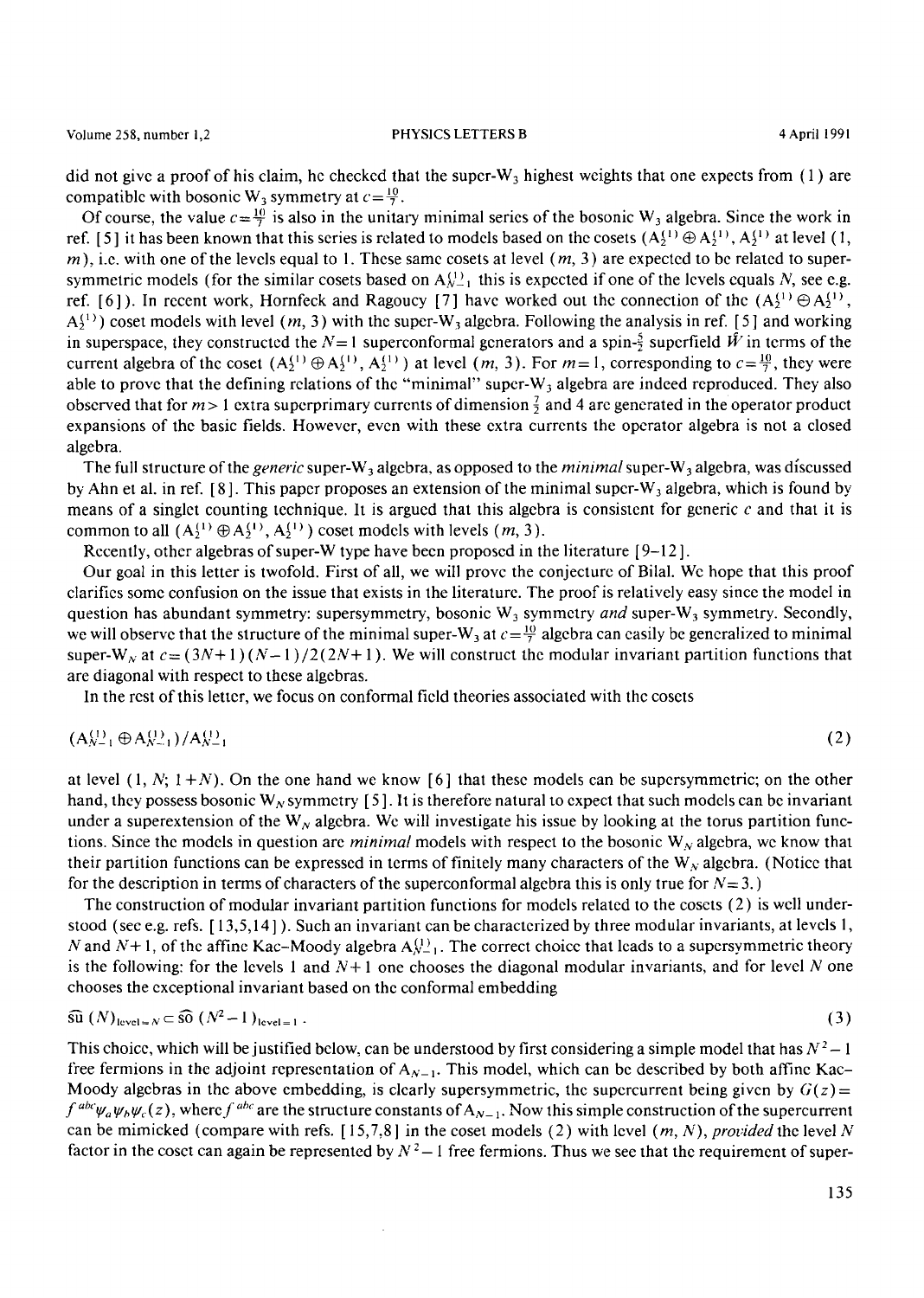symmetry of the coset model directly leads to the level N modular invariant of  $A_{N-1}$  based on (3).

The selected  $A_{N-1}^{(1)}$  modular invariant at level N can simply be written as follows in terms of characters of the algebra  $\widehat{so}$   $(N^2-1)_{\text{level}=1}$ .

$$
Z_{\text{wZW}} = |\chi_{\text{singlet}}|^2 + |\chi_{\text{vector}}|^2 + \lambda |\chi_{\text{spinor}}|^2,
$$
\n(4)

where  $\lambda = 1$  (2) for N cven (odd). It can be rewritten in terms of characters of the algebra  $A_{N-1}^{(1)}$  at level N by using branching rules such as  $\chi_{singlet} = \chi_{(0...0)} + \chi_{(20...010)} + \chi_{(010...02)} + ...$  and  $\chi_{vector} = \chi_{(10...01)} + ...$  (for describing representations of  $A_{N-1}$  we will alternatively use the Dynkin label notation and the notation indicating dimensions, hopefully without causing confusion). For  $N = 3$ , 4 the complete result reads (see also refs. [16,14]).

$$
Z_{WZW}^{(N=3)} = |\chi_1 + 2\chi_{10}|^2 + 3|\chi_8|^2, \quad Z_{WZW}^{(N=4)} = |\chi_1 + 2\chi_{45} + \chi_{105}|^2 + |\chi_{15} + 2\chi_{35} + \chi_{175}|^2 + 4|\chi_{64}|^2. \tag{5}
$$

In order to construct the modular invariant partition function of the coset model, one needs the branching rule for representations of  $A_{N-1}^{(1)} \oplus A_{N-1}^{(1)}$  at levels  $(1, N)$  to representations of  $A_{N-1}^{(1)}$  at level  $N+1$  and representations of  $W_N$ . Such a branching rule was proposed in ref. [5]. Given this it is straightforward to compute, using the methods of ref. [13], the modular invariant partition function of  $W_N$  departing from the modular invariants of  $A_{N-1}^{(1)}$ . The results for  $N=3$  and  $N=4$ , in terms of the characters of the W<sub>N</sub> algebra, read as follows:

$$
Z(\mathbf{W}_{3}) = \frac{1}{3} \sum_{q \in \mathbf{P}_{+}^{4}} \left( |\chi_{(00)q} + \chi_{(30)q} + \chi_{(03)q}|^{2} + 3|\chi_{(11)q}|^{2} \right),
$$
  
\n
$$
Z(\mathbf{W}_{4}) = \frac{1}{4} \sum_{q \in \mathbf{P}_{+}^{4}} \left( |\chi_{(000)q} + \chi_{(210)q} + \chi_{(012)q} + \chi_{(040)q}|^{2} + |\chi_{(101)q} + \chi_{(400)q} + \chi_{(004)q} + \chi_{(121)q}|^{2} + 4|\chi_{(11)q}|^{2} \right),
$$
\n(6)

where q runs over the set of integral dominant weights of  $A_3^{(1)}$  at level 4 and  $A_3^{(1)}$  at level 5, respectively. (This means that the projection  $\bar{q}$  to the weight lattice of the finite dimensional subalgebra  $A_{N-1}$  has Dynkin labels  $(q_1, q_2, ... q_{N-1}), 0 \leq q_i$  and  $\sum_{i=1}^{N-1} q_i \leq N+1$ .) We will now focus on  $N=3$  and later on come back to  $N=4$  and higher.

The conformal dimensions  $h_{pq}$  of the W<sub>3</sub> primary fields  $\phi_{pq}$  follow from the Kac formula for the W<sub>3</sub> minimal models as given in refs. [17,5]. Switching the notation  $\chi_{pq}$  to  $\chi_h$  (i.e. suppressing the second W<sub>3</sub> quantum number w), we find the following result for  $Z(W_3)$ :

$$
Z(W_3) = (|\chi_0 + 2\chi_4|^2 + |\chi_{3/2}|^2) + (|\chi_{1/14}|^2 + |\chi_{4/7} + 2\chi_{11/7}|^2) + 2(|\chi_{1/7} + \chi_{15/7} + \chi_{22/7}|^2 + |\chi_{9/14}|^2) + (|\chi_{5/14}|^2 + |2\chi_{6/7} + \chi_{20/7}|^2) + 2(|\chi_{1/14}|^2 + |\chi_{5/14}|^2 + 2|\chi_{9/14}|^2 + |\chi_{3/2}|^2).
$$
\n(7)

We now claim that this modular invariant is (i) the diagonal modular invariant of the minimal super- $W_3$  algebra *and (ii) identical to the invariant (1), which was given in terms of characters of the*  $N=1$  *superconformal* algebra. Together these statements imply Bilal's original conjecture in rcf. [4]. Although the second statement is not obvious by inspection, one easily checks that various multiplicitics of low-lying states come out the same in both expressions.

In order to work out the statements (i) and (ii), we have to consider the highest weight states of thc super-W<sub>3</sub> algebra that give rise to unitary representations. One easily convinces oneself that the conformal dimensions of these states should occur in the Kac table for unitary representations of both the superconformal algebra (in the NS or R sectors, respectively) *and* the W<sub>3</sub> algebra. However, not all states that are selected by this criterion do give rise to unitary models (this point was missed in ref. [7]). After throwing out those highest weight states which do not lead to unitary representations, we find the following list of bona fide highest weight states for unitary representations (we give their W<sub>3</sub> quantum numbers  $(h, w)$ ): in the NS sector we have five states with quantum number (0, 0),  $(\frac{1}{14}, 0)$ ,  $(\frac{1}{7}, \pm \frac{1}{7}\sqrt{\frac{2}{31}})$  and  $(\frac{5}{14}, 0)$  and in the R sector five state with quantum numbers  $(\frac{1}{14}, 0)$ ,  $(\frac{5}{14}, 0)$ ,  $(\frac{9}{14}, \pm \frac{8}{7}\sqrt{\frac{2}{51}})$  and  $(\frac{3}{2}, 0)$ . The fact that these representations do give rise to unitary representations will be confirmed below.

We now propose the following branching rules for the characters of the super-W<sub>3</sub> (sW<sub>3</sub>) algebra (which we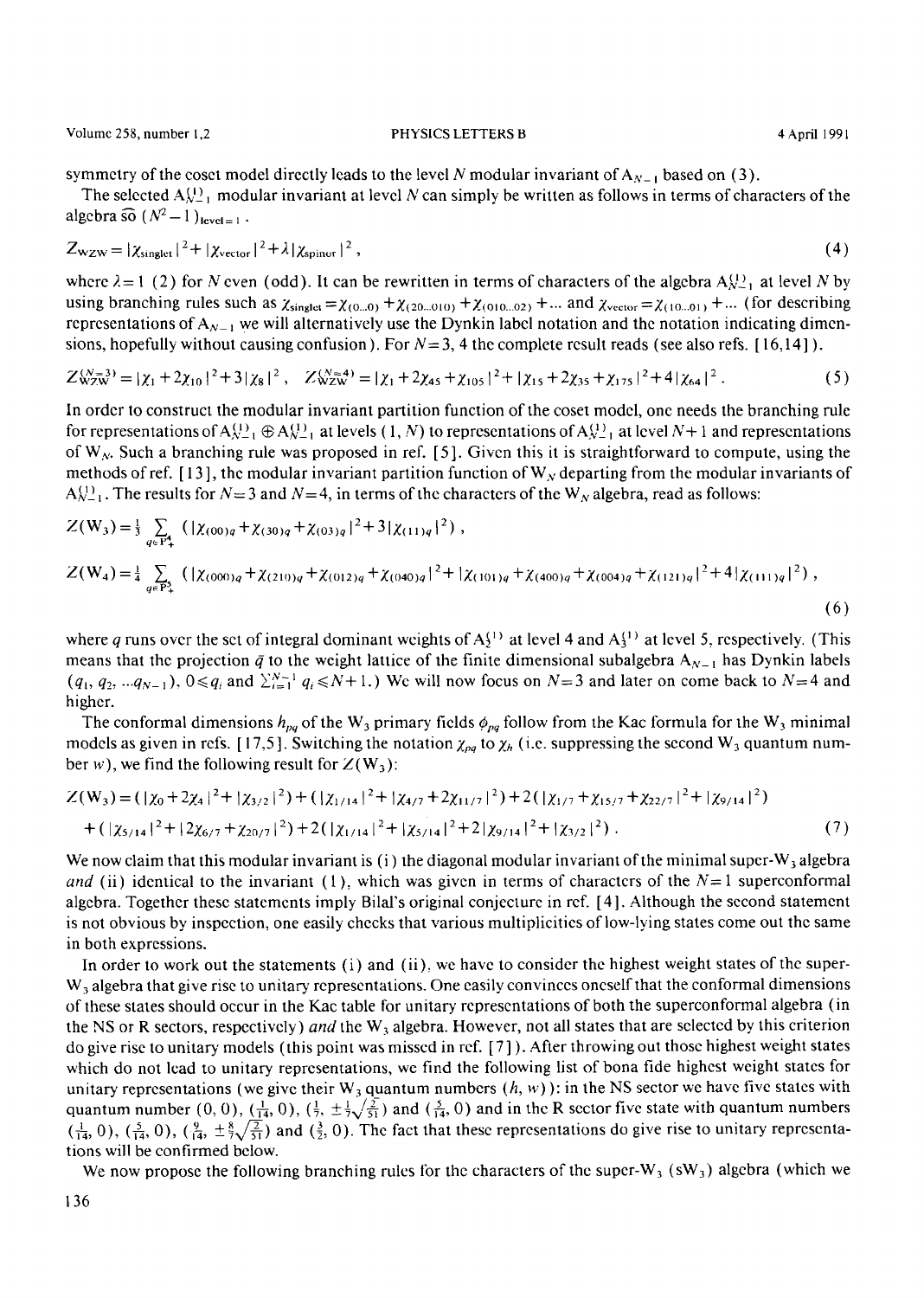will denote by ch<sup>NS</sup>, etc.) and those of the  $N=1$  superconformal algebra and of the bosonic W<sub>3</sub> algebra. 1.  $W_3 \subset sW_3$ , NS sector:

$$
\text{ch}_{0}^{\text{NS}} = (\chi_{0} + 2\chi_{4}) + \chi_{3/2}, \quad \text{ch}_{1/14}^{\text{NS}} = \chi_{1/14} + (\chi_{4/7} + 2\chi_{11/7}),
$$
\n
$$
\text{ch}_{1/7}^{\text{NS}} = (\chi_{1/7} + \chi_{15/7} + \chi_{22/7}) + \chi_{9/14}, \quad \text{ch}_{5/14}^{\text{NS}} = \chi_{5/14} + (2\chi_{6/7} + \chi_{20/7}).
$$
\n(8)

2.  $(N=1) \subset \text{sW}_3$ , NS sector:

$$
\text{ch}_{0}^{\text{NS}} = \chi_{0}^{\text{NS}} + \chi_{5/2}^{\text{NS}} + \chi_{11/2}^{\text{NS}} + \chi_{15}^{\text{NS}}, \quad \text{ch}_{1/14}^{\text{NS}} = \chi_{1/14}^{\text{NS}} + \chi_{15/14}^{\text{NS}} + \chi_{11/7}^{\text{NS}} + \chi_{46/7}^{\text{NS}},
$$
\n
$$
\text{ch}_{1/7}^{\text{NS}} = \chi_{1/7}^{\text{NS}} + \chi_{51/14}^{\text{NS}}, \quad \text{ch}_{5/14}^{\text{NS}} = \chi_{5/14}^{\text{NS}} + \chi_{6/7}^{\text{NS}} + \chi_{20/7}^{\text{NS}} + \chi_{145/14}^{\text{NS}}.
$$
\n(9)

3. 
$$
W_3 \subset sW_3
$$
, R sector:

 $ch_b^R = 4\chi_b$ , for all h. (10)

4.  $(N=1) \subset sW_3$ , R sector:

$$
\mathrm{ch}_{1/14}^R = 2(\chi_{1/14}^R + \chi_{29/14}^R), \quad \mathrm{ch}_{5/14}^R = 2(\chi_{5/14}^R + \chi_{61/14}^R), \quad \mathrm{ch}_{9/14}^R = 2\chi_{9/14}^R, \quad \mathrm{ch}_{3/2}^R = 2(\chi_{3/2}^R + \chi_{15/2}^R). \tag{11}
$$

Using these one can rewrite the partition function (7) as follows in terms of characters of the super-W<sub>3</sub> algebra:  $2Z(W_3) = (|\text{ch}_0^{\text{NS}}|^2 + |\text{ch}_{1/14}^{\text{NS}}|^2 + |\text{ch}_{2/14}^{\text{NS}}|^2 + |\text{ch}_{1/2+}^{\text{NS}}|^2 + |\text{ch}_{1/2-}^{\text{NS}}|^2) + (\text{ch}^{\text{NS}} \rightarrow \tilde{\text{ch}}^{\text{NS}})$  $+\frac{1}{4}(|ch_{1/14}^R|^2+|ch_{3/14}^R|^2+|ch_{3/2}^R|^2+|ch_{9/14,+}^R|^2+|ch_{9/14,-}^R|^2).$  (12)

This is precisely a "diagonal" combination of all characters of the  $c = \frac{10}{2}$  super-W<sub>3</sub> algebra! By using the branching rules of super-W<sub>3</sub> to  $N=1$  one reproduces the modular invariant in (1).

Thus we learn that the correctness of both the statements (i) and (ii) follows from the branching rules (8)-( 1 1 ). Although we lack a rigorous proof of these rules, we performed various checks which all confirm that these rules are indeed correct. In checking the correctness of the branching rules one should keep in mind the existence of various low-lying null states. For example, for the embedding  $W_3 \subset super-W_3$  one naively expects

$$
ch_n^{NS} = \chi_h + 2\chi_{h+1/2} + \dots, \tag{13}
$$

because there arc two current modes  $G_{-1/2}$  and  $U_{-1/2}$  (where G and U arc the spin- $\frac{3}{2}$  and spin- $\frac{5}{2}$  supercurrents in the model), which, when acting on a highest weight state of the super- $W_3$  algebra, can both create a state which is a new highest weight state with respect to the bosonic  $W_3$  algebra. This naive rule is clearly in conflict with the rules (8). However, there are null states

$$
G_{-1/2}\phi_0^{\text{NS}}, \quad U_{-1/2}\phi_0^{\text{NS}}, \quad U_{-1/2}\phi_{1/14}^{\text{NS}}, \quad (G_{-1/2} \mp \sqrt{102} \ U_{-1/2})\phi_{1/7,\pm}^{\text{NS}}, \tag{14}
$$

as can be checked by explicitly computing the norm squared of these states using the communication relations of the super-W<sub>3</sub> algebra, as for example given in ref. [7]. With these null states taken into account (13) confirms the branching rule (8).

In a similar way, one can test the branching rules to the  $N=1$  superconformal subalgebra. For example, the spin- $\frac{11}{2}$  primary field that occurs in the branching rule of the identity character ch<sub>0</sub><sup>S</sup>, is found to be created by the operator ( $U_{-5/2}W_{-3}$ +...), where the dots stand for a combination of modes  $L_{-m}$  and  $G_{-r}$  of the currents in the  $N=1$  vacuum module.

The multiplicities in the branching rules in the Ramond sector can be understood from the existence of the supercurrent zero modes  $G_0$  and  $U_0$ . Both these modes commute with  $L_0$  and  $W_0$ , i.e. they respect the quantum numbers h and w. Together they give rise to a four-fold degeneracy of states. (We did not find any null states that could reduce these degeneracies.)

Let us now come to generalization of these results to general values of  $N$ . We already indicated how one constructs a modular invariant partition function (in terms of characters of the bosonic  $W<sub>N</sub>$  algebra) for the cosets (2) at level  $(1, N; 1+N)$ , corresponding to central charge  $c = (3N+1)(N-1)/2(2N+1)$ , which is ex-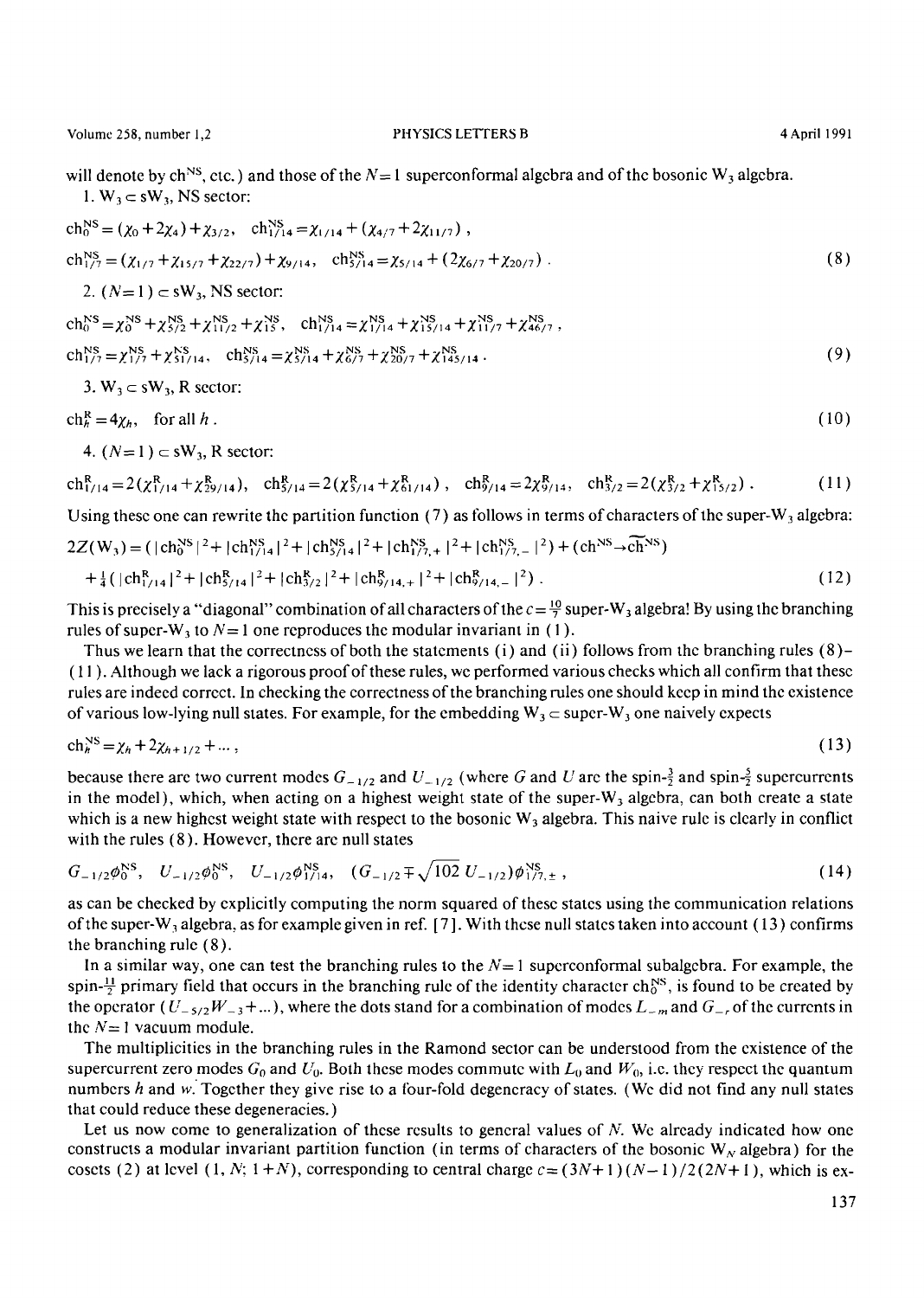pccted to be supersymmetric. For  $N \ge 4$ , the corresponding model is no longer minimal with respect to the  $N=1$ superconformal algebra. However, we can still study how the  $W_N$  representations can be combined into larger modules by using the supersymmetry. (Of course, the coset partition function precisely tells us how to do this!) These larger modules are then irreducible representations of a supersymmetric extension of the  $W_N$  algebra, which we call the "minimal" super-W<sub>N</sub> algebra, and the coset partition function is nothing else than the diagonal modular invariant of this superalgebra. We expect that this "minimal" super-W<sub>N</sub> algebra has generating supercurrents of dimensions  $\frac{3}{2}$ ,  $\frac{5}{2}$ , ...,  $N-\frac{1}{2}$ .

A few things can be said for general N. For example, by using the  $W_N$  Kac formula formula one can compute the conformal dimensions of some of the  $W_N$  primary fields that are present in the NS vacuum module of the super-W<sub>N</sub> algebra. One finds that  $\phi_{(0...0)(0...0)}$  has dimension 0,  $\phi_{(10...01)(0...0)}$  has dimension  $\frac{3}{2}$ ,  $\phi_{(20...010)(0...0)}$  has dimension 4, independent of the value of N. The branching of the NS super-W<sub>N</sub> vacuum module into W<sub>N</sub> representation is thus given by

$$
ch_0^{NS} = \chi_0 + \chi_{3/2} + 2\chi_4 + \dots \tag{15}
$$

This can be verified by simply counting low-lying states.

As an illustration of the general structure, we explicitly worked out the structure of the modular invariant corresponding to the N=4 minimal superconformal algebra with central charge  $c=\frac{13}{6}$ . In this case the vacuum module of the super- $W_4$  algebra decomposes according to

$$
ch_0^{bs} = \chi_0 + \chi_{3/2} + 2\chi_4 + \chi_{13/2} + 2\chi_{15/2} + \chi_{10}, \tag{16}
$$

in accord with the general result given above. Both in the NS and in the R sector of the super- $W_4$  algebra one finds six highest weight states with multiplicity 1 and four with multiplicity 2, where the multiplicity is 1 (2) if the quantum number  $w_3$  is (is not) equal to 0. The naive branching rule for the embedding  $W_4$  = super-W<sub>4</sub> in the NS sector (compare with (13) ) is given by

$$
ch_h^{NS} = \chi_h + 3\chi_{h+1/2} + \dots, \tag{17}
$$

since we now have three modes  $X_{-1/2}$  (for the spin- $\frac{3}{2}$ ,  $\frac{5}{2}$  and  $\frac{7}{2}$  currents, respectively) available This generic behavior only occurs for one of the NS highest weight states, of dimension  $\frac{5}{6}$ , where we have

$$
\text{ch}_{5/6}^{\text{NS}} = \chi_{5/6} + 3\chi_{4/3} + 2\chi_{11/6} + \chi_{10/3} + \chi_{29/6} \,. \tag{18}
$$

In all other cases, the behavior is diffcrent due to the presence of null states. It is interesting to note that the supercurrent  $G(z)$  carries a non-zero  $w_4$  charge. The coset partition function  $Z(W_4)$  has the following expression in terms of  $W_4$  characters, denoted here by the eigenvalue of  $L_0$ ,

$$
Z(W_4) = (|\chi_0 + 2\chi_4 + \chi_{10}|^2 + |\chi_{3/2} + \chi_{13/2} + 2\chi_{15/2}|^2 + 4|\chi_{55/16}|^2)
$$
  
+2(|2\chi\_1 + \chi\_3 + \chi\_7|^2 + |\chi\_{1/2} + \chi\_{5/2} + \chi\_{7/2} + \chi\_{13/2}|^2 + 4|\chi\_{23/16}|^2)  
+ (|\chi\_{5/9} + 2\chi\_{14/9} + \chi\_{59/9}|^2 + |\chi\_{1/18} + \chi\_{55/18} + 2\chi\_{73/18}|^2 + 4|\chi\_{143/144}|^2)  
+2(|\chi\_{1/9} + 2\chi\_{19/9} + \chi\_{37/9}|^2 + |\chi\_{11/18} + 2\chi\_{29/18} + \chi\_{101/18}|^2 + 4|\chi\_{79/144}|^2)  
+ (|\chi\_{1/6} + \chi\_{7/6} + 2\chi\_{19/6}|^2 + |2\chi\_{2/3} + \chi\_{5/3} + \chi\_{11/3}|^2 + 4|\chi\_{5/48}|^2)  
+2(|\chi\_{1/6} + 2\chi\_{13/6} + \chi\_{49/6}|^2 + |\chi\_{2/3} + 2\chi\_{14/3} + \chi\_{20/3}|^2 + 4|\chi\_{101/48}|^2)  
+ (|\chi\_{2/9} + 2\chi\_{20/9} + \chi\_{56/9}|^2 + |\chi\_{13/18} + \chi\_{67/18} + 2\chi\_{103/18}|^2 + 4|\chi\_{239/144}|^2)  
+2(|\chi\_{1/3} + \chi\_{7/3} + \chi\_{10/3} + \chi\_{16/3}|^2 + |2\chi\_{5/6} + \chi\_{11/6} + \chi\_{29/6}|^2 + 4|\chi\_{37/48}|^2)  
+ (|\chi\_{7/18} + \chi\_{25/18} + 2\chi\_{43/18}|^2 + |2\chi\_{8/9} + \chi\_{26/9} + \chi\_{44/9}|^2 + 4|\chi\_{47/144}|^2)  
+ (|\chi\_{5/6} + 2\chi\_{11/6} + \chi\_{29/6}|^2 + |3\chi\_{4/3} + \chi\_{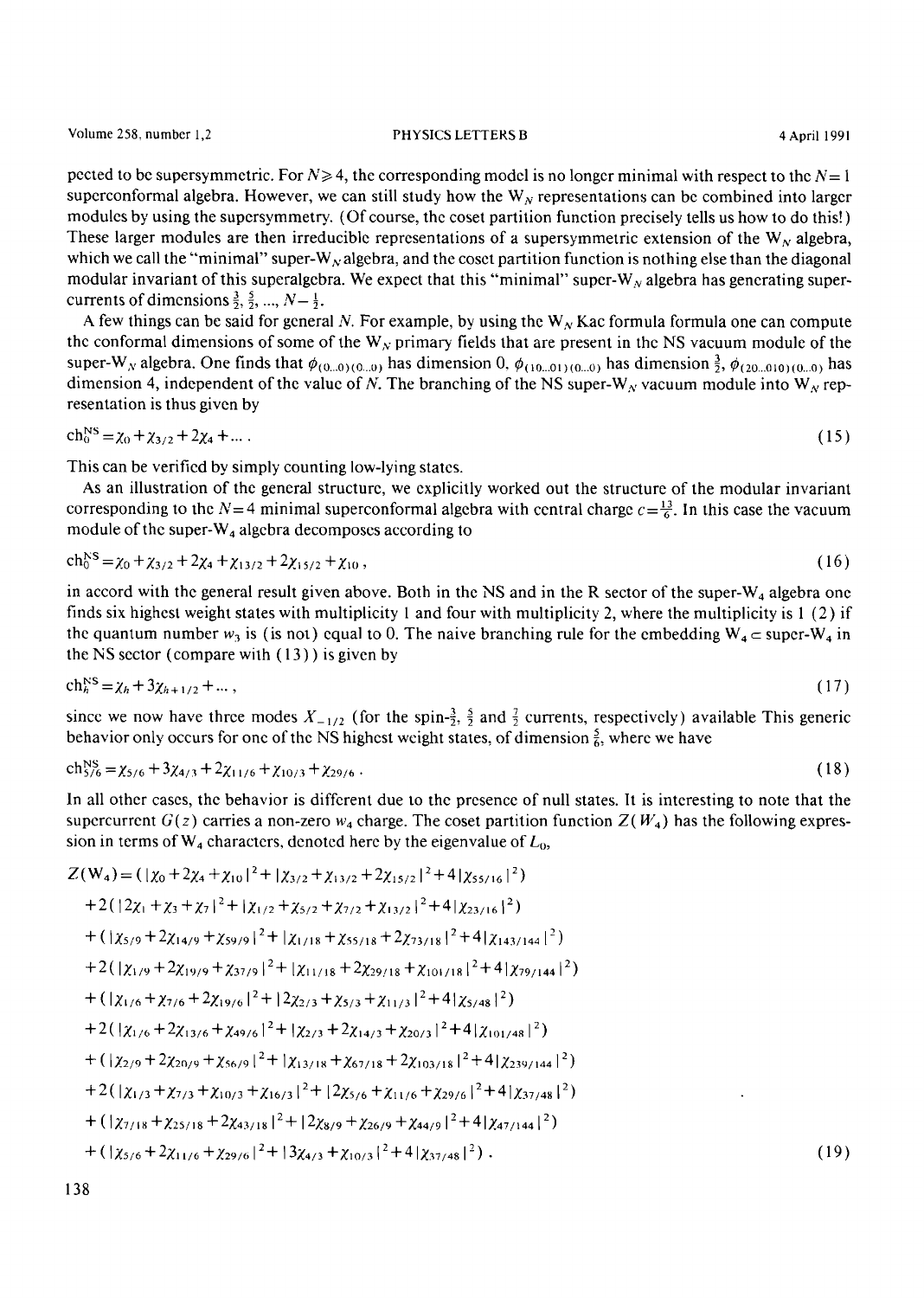We expect that it can be rewritten as follows in terms of the characters of the super- $W_4$  algebra:

$$
2Z(\mathbf{W}_{4}) = (|\mathbf{ch}_{0}^{NS}|^{2} + |\mathbf{ch}_{1/2,+}^{NS}|^{2} + |\mathbf{ch}_{1/2,-}^{NS}|^{2} + |\mathbf{ch}_{1/18}^{NS}|^{2} + |\mathbf{ch}_{1/9,+}^{NS}|^{2} + |\mathbf{ch}_{1/9,-}^{NS}|^{2} + |\mathbf{ch}_{1/6,+}^{NS}|^{2} + |\mathbf{ch}_{1/6,+}^{NS}|^{2}
$$
  
+  $|\mathbf{ch}_{1/6,-}^{NS}|^{2} + |\mathbf{ch}_{2/9}^{NS}|^{2} + |\mathbf{ch}_{1/3,+}^{NS}|^{2} + |\mathbf{ch}_{1/3,-}^{NS}|^{2} + |\mathbf{ch}_{2/18}^{NS}|^{2} + |\mathbf{ch}_{3/6}^{NS}|^{2}) + (\mathbf{ch}_{3,-}^{NS} \cdot \widetilde{\mathbf{ch}}^{NS})$   
+  $\frac{1}{8} (|\mathbf{ch}_{55/16}^{R}|^{2} + |\mathbf{ch}_{23/16,+}^{R}|^{2} + |\mathbf{ch}_{23/16,-}^{R}|^{2} + |\mathbf{ch}_{143/144}^{R}|^{2} + |\mathbf{ch}_{7/144,+}^{R}|^{2} + |\mathbf{ch}_{7/144,-}^{R}|^{2} + |\mathbf{ch}_{5/48}^{R}|^{2}$   
+  $|\mathbf{ch}_{101/48,+}^{R}|^{2} + |\mathbf{ch}_{101/48,-}^{R}|^{2} + |\mathbf{ch}_{239/144}^{R}|^{2} + |\mathbf{ch}_{37/48,+}^{R}|^{2} + |\mathbf{ch}_{37/48,-}^{R}|^{2} + |\mathbf{ch}_{47/144}^{R}|^{2} + |\mathbf{ch}_{37/48,+}^{R}|^{2}).$  (20)

Let us comment on the multiplicities of states and characters in the Ramond sector. We expect that the multiplicity of those W<sub>N</sub> characters in  $Z(W_N)$  that correspond to states in the R sector of the super-W<sub>N</sub> algebra is  $2^{N-2}$  (we explicitly checked this for  $N=2, ..., 6$ ). Assuming the absence of null states, the basic degeneracy of states in the R sector of the super W<sub>N</sub> algebra is  $2^{N-1}$ , leading to a multiplying factor of  $2^{-N}$  in the R term in the super-W<sub>N</sub> "diagonal" partition function.

In order to obtain explicit and rigorous results for the modular invariant partition functions for other models with super-W<sub>N</sub> symmetry, a different approach is called for. The chiral structure (e.g. representations, characters, ...) of the supersymmetric coset theories based on  $A_{N-1}^{(1)} \oplus A_{N-1}^{(1)} / A_{N-1}^{(1)}$  at levels  $(m, N; m+N)$ , can be workcd out along the lines of ref. [ 18 ]. These theories will have a finite description in terms of characters of an extension of the minimal super-W<sub>N</sub> algebra. By comparison with the situation for super-W<sub>3</sub> [8], we expect the following structure. The lowest model in the above series of coset models has the minimal super-W<sub>N</sub> algebra, consisting of supercurrents of dimension  $\frac{3}{2}$ ,  $\frac{5}{2}$ , ...,  $N-\frac{1}{2}$ , as its superchiral algebra. As one goes to higher models in the series, additional currents start to appear till at a certain point an algebra is obtained which is associative for all values of  $c$ . This algebra is most easily found by considering the limit model of the series, which is a simple model describing  $N^2 - 1$  fermions in the adjoint representation of  $A_{N-1}$ .

Precise statements on all possible modular invariants for a given (maximal) superchiral algebra would require a generalization of the work of ret: [ 19 ] to the case ofchiral algcbras that include currents of half-intcger spins. We leave this point for further investigation.

This research was supported in part by NSF grant no. PHYS 89-08495.

#### **References**

- [ 1 ] T. Inami, Y. Matsuo and I. Yamanaka, Phys. Lctt. B 215 (1988) 701.
- [2] A.B. Zamolodchikov, Theor. Math. Phys. 65 (1986) 1205.
- [ 31 A. Cappelli, Phys. Lctt. B 185 (1987) 82.
- [4] A. Bilal, Phys. Lett. B 238 (1990) 239.
- [ 5 ] F.A. Bais, P. Bouwkncgt, K. Schoutens and M. Surridge, Nucl. Phys. B 304 (1988) 348, 371.
- [6] M. Douglas, G/H conformal field theory, Caltech preprint 68-1453.
- [ 7 ] K. Hornfeck and E. Ragoucy, Nucl. Phys. B 340 (1990) 225.
- [8] C. Ahn, K. Schoutens and A. Scvrin, The full structure of the super W3 algebra, preprint ITP-SB-90-66, Intern. J. Mod. Phys. A, to be published.
- [9 ] T. Inami and H. Kanno, Lie supcralgebraic approach to super Toda lattice and generalized super KdV equations, Kyoto preprint RIFP-855 (revised).
- [ 10 ] H. Nohara and K. Mohri, Extended supcrconformal algebra from super Toda field theory., preprint UT-Komaba, 90-6; S. Komata, K. Mohri and H. Nohara, Classical and quantum extended superconformal algebra, preprint UT-Komaba 900-02 I.
- [ 1 I ] J. Figueroa-O'Farrill and S. Schrans, The conformal bootstrap and super W-algcbras, preprint KUL-TF-90/16.
- [12] K. Hornfeck, Supersymmetrizing the W<sub>4</sub> algebra, preprint LAPP-TH-299/90.
- [13] P. Bouwknegt, Nucl. Phys. B 290 [FS20] (1987) 507.
- [ 14] P. Christe and F. Ravanini, Intern. J. Mod. Phys. A 4 (1989) 897.
- [ 15] P. Goddard, A. Kent and D. Olive, Phys. Left. B 152 (1985) 88; Commun. Math. Phys. 103 (1986) 105.
- [16] D. Gepner and E. Witten, Nucl. Phys. B 278 (1986) 493.